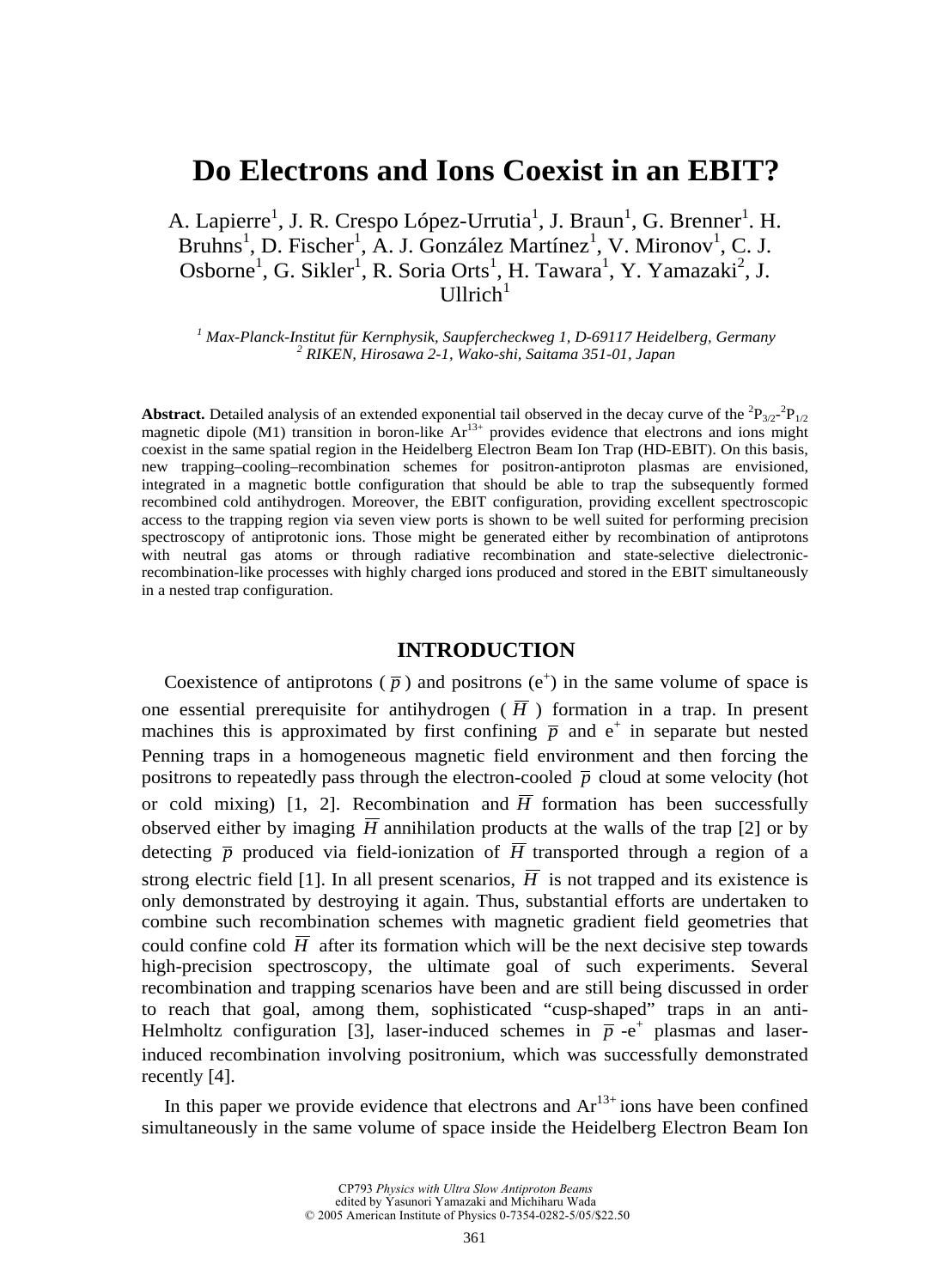Trap (HD-EBIT). As schematically depicted in the upper part of Figure 1, low-energy electrons might be trapped either by the positive ion space charge potential (ISCP) created by the confined ions or by the axial magnetic bottle potential (dotted line in the upper part of Figure 1) close to the trapping volume of the ions, which are confined axially by electrostatic potentials applied to the drift tubes of the trap (full line in the upper part of Figure 1) as well as radially by the strong magnetic field.



**FIGURE 1.** Schematic layout of the HD-EBIT (lower part) with superconducting coils, the electron beam, drift tubes with applied electrostatic potentials (full line, upper part) and magnetic bottle configuration (dotted line, upper part).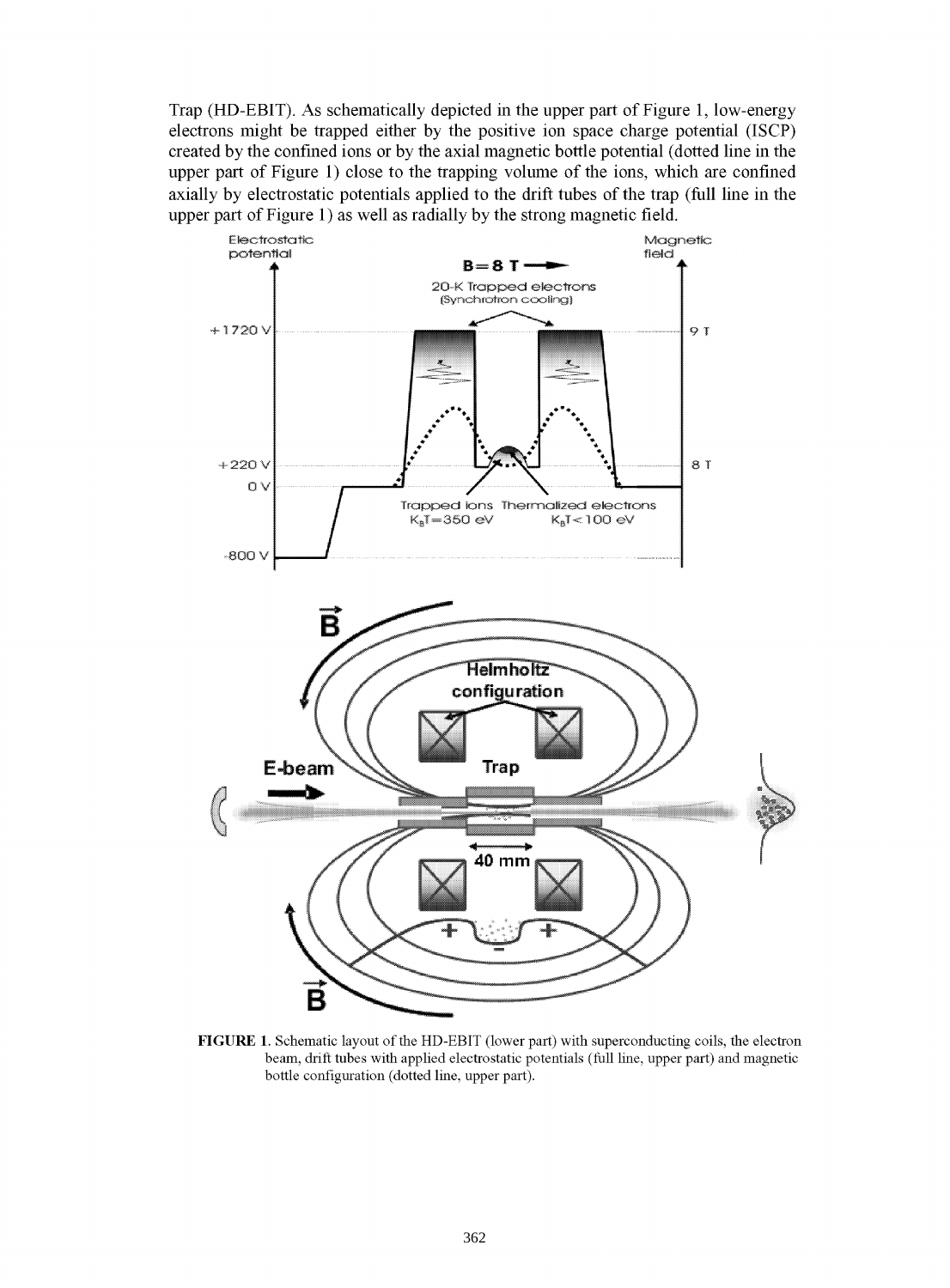## **LIFETIME MEASUREMENTS AT THE HD-EBIT**

The HD-EBIT along with the on-going physics programme has been described in detail elsewhere [5]. In short, a high-energy electron beam of up to  $E_e = 100 \text{ keV}$  at currents as large as  $I_e = 500$  mA is collinearly injected along the Helmholtz-type magnetic field reaching 9 T at the centre of the trap. The B-field strongly compresses the electron beam in the radial direction to a diameter of less than 100  $\mu$  m thus achieving current densities close to  $10^4$  A/cm<sup>2</sup>. Ions, efficiently produced by sequential electron-impact ionisation of atoms injected into the trap via a collimated gas jet are radially trapped by the electron beam space charge potential (ESCP), which can reach several hundreds of volts. Longitudinally they are confined by applying appropriate potentials to the various drift tubes (nine in the present set-up). Two experimental view ports, six in next generation machines, provide optimum access for installation of various spectrometers covering essentially all wavelengths of interest. Under present conditions, ions in any charge-state up to helium-like  $Hg^{78+}$  can be created, trapped, cooled via evaporative cooling and investigated inside the trap as well as extracted out of the trap in order to perform collision experiments with atoms, molecules, clusters, and surfaces. In the experiment to be discussed in this contribution, the electron beam current was typically set to 100 mA, the electron beam energy was about 700 eV (below threshold for ionization of  $Ar^{13+}$ ) and the magnetic field was 8 T in the centre of the trap.



**FIGURE 2.** Decay curves of the  ${}^{2}P_{3/2}{}^{2}P_{1/2}$  metastable M1 transition in boron-like Ar<sup>13+</sup> taken for an electron beam switch-off time of a) 1000 ms and b) 200 ms for two different injection gas pressures (see text). Lower part: residuals after fitting to a linear combination of two exponential functions.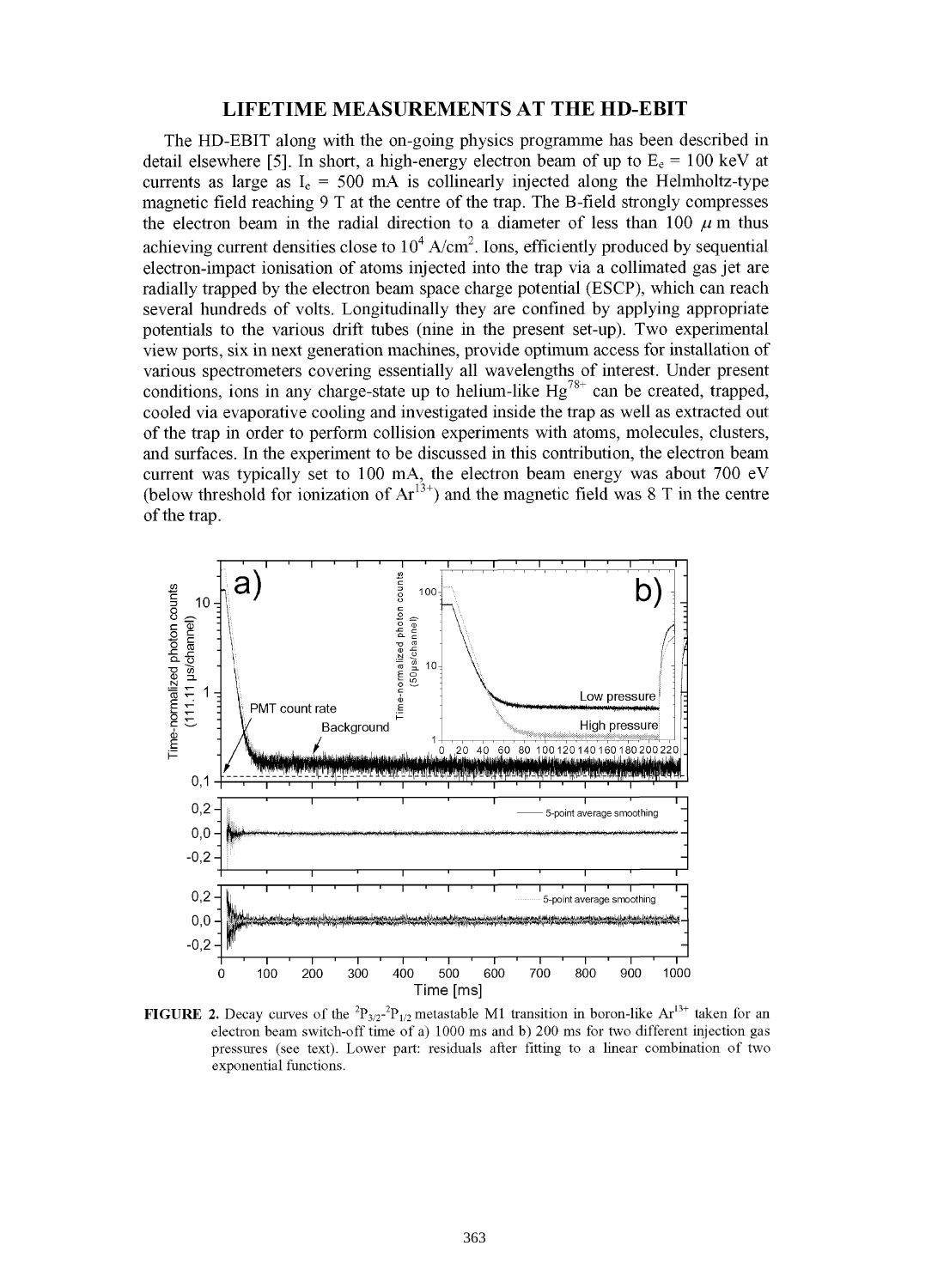As described in detail in Ref. [6], the goal of the present experiment was to measure the lifetime of the  ${}^{2}P_{3/2}$  metastable level of  $Ar^{13+}$ . For hat purpose, the electron beam was periodically switched off for time intervals of up to one second and the photons of the Ml transitions, filtered by an interference window, were detected by a photomultiplier tube (PMT) *(ca.* 34 counts/s dark rate). In a previous experiment the energy of the M1 transition was measured to be  $441.2559(1)$  nm with a  $5.10<sup>-7</sup>$  accuracy providing the most sensitive test of five-electron quantum electro dynamic (QED) contributions whose overall effect is estimated to be 0.96 nm [7].

Typical lifetime curves taken at two different Ar gas injection pressures are shown in Figure 2. In addition to the expected fast decay of the metastable level a slowly decreasing background with an apparent lifetime between one to two seconds was observed by fitting the observed decay curve to a linear combination of two exponentials. As demonstrated and discussed in detail in Ref. [6] and as becomes obvious from the residuals from such a fit shown in the lower part of Figure 2, this background did not influence our lifetime measurement beyond the experimental error bar stated in Ref. [6] which is dominated by other sources of uncertainty.

#### **BACKGROUND LEVEL AND TRAPPED ELECTRONS**

Essentially four mechanisms might be responsible for the observed background: (i) ion-ion collisional excitation, (ii) charge-exchange collisions or (iii) cascade repopulation, both feeding the metastable level from upper excited states, and (iv) electron- impact excitation of the metastable level by low-energetic Penning electrons. Excitation by ion-ion collisions (i) or feeding of the metastable level through ion-atom charge-exchange encounters (ii), can both be ruled out since the slowly decaying background level was found to be lower for a higher injection gas pressure as shown in Figure 2. Moreover, the ion temperature estimated from the measured Doppler broadening of the spectral line to be about 350 eV was too low for any highly charged ion to come close enough for efficient ion-impact excitation of the level, *i.e.,* for reaction (i) to occur. Feeding of the metastable level through charge-exchange collisions of  $Ar^{14+}$  with rest gas atoms, reaction (ii), can additionally be ruled out since the  $Ar^{14+}$  abundance in the trap was negligibly small by keeping the electron beam energy safely below the ionization threshold of  $Ar^{13+}$ . Cascade repopulation, process (iii), can be discarded since the decay times of all known higher lying levels that could feed the metastable state are less than a few  $\mu$ s.

Thus, we conclude that reaction (iv), namely electron-impact excitation of the 2.8 eV M1 transition by low-energy electrons ( $E_e$ <100 eV), trapped in the same volume of space as the ions for even long time periods after the electron beam was switched off, are the reason for the slowly decaying background contribution. In order to substantiate this result we have investigated the behaviour of the background level as a function of several parameters. In Figure 3, for example, we explore the background photon count rate for various "left-over" electron beam current in "switched-off phases. In other words, the electron beam was not completely turned off, but reduced from the "switched-on" current of 100 mA to values of 40 mA or less, as indicated in Figure 3. For "switched-off" electron beam currents above 20 mA we observed the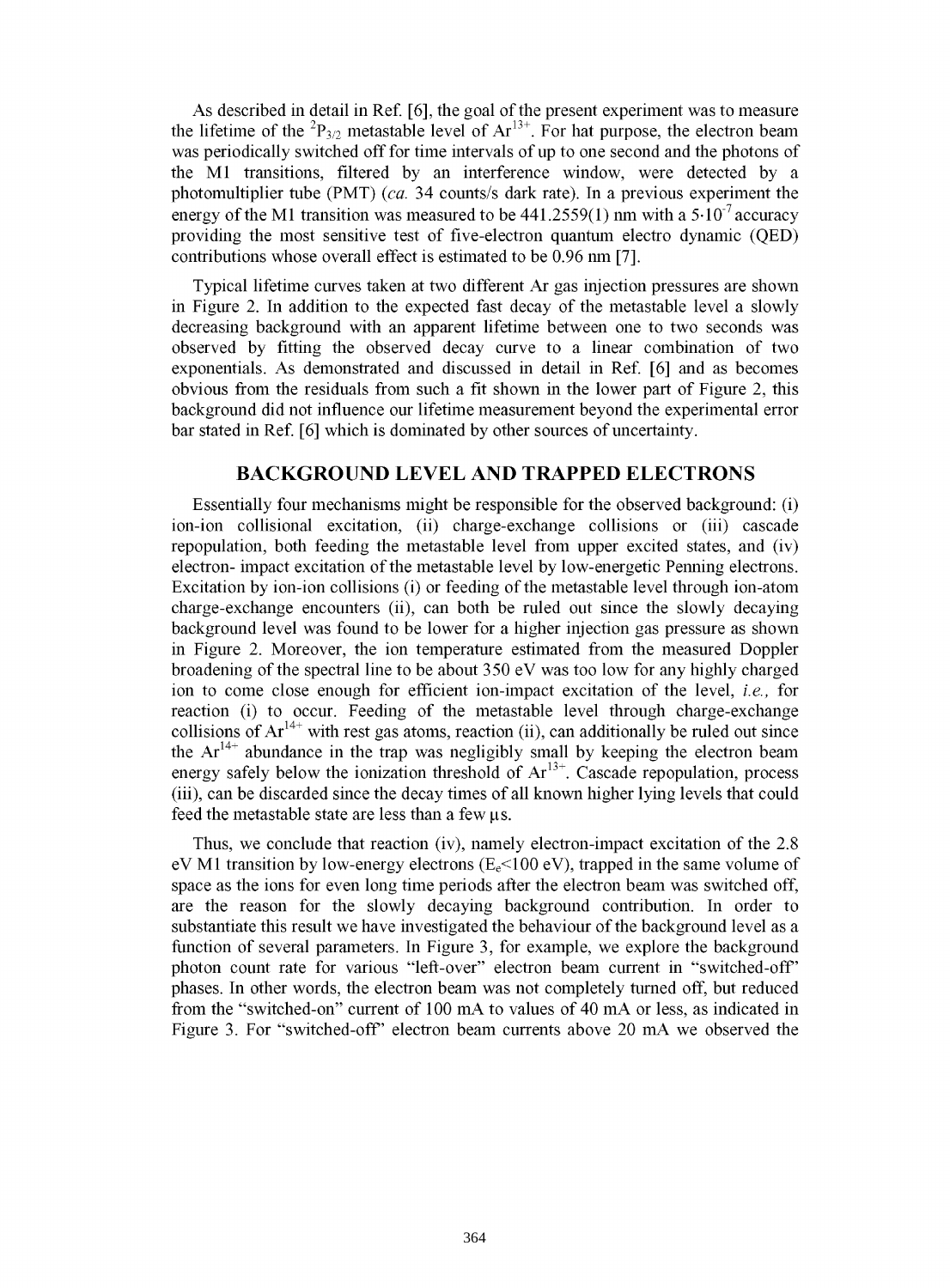expected behaviour, namely a background level that is larger than the one for 0 mA and which increases with increasing "switched off" current due to the ongoing currentdepended continuous electron impact excitation of the metastable level by the left-over electron beam. Most surprisingly, however, further reduction of the electron beam to currents of 10 mA or less, decreased the background level substantially by nearly one order of magnitude for 1 mA below the background level observed when the electron beam was completely turned off.



**FIGURE 3.** Evolution of the background level for different "left-over" electron beam currents in "switched-off" position (see text). The background level observed at 10 mA and less was lower than that observed at 0 mA, *i.e.*, without electron beam current (see arrow).

At first glance, one might interpret this observation to be a result of a depletion of the  $Ar^{13+}$  population by electron impact ionization at lower currents due to an effective simultaneous enhancement of the electron beam energy above the  $Ar^{13+}$  ionization threshold. Decreasing the current of the electron beam decreases its space charge potential (ESPC), and as a result, increases the beam energy, which can then be sufficient to ionize  $Ar^{13+}$  ions. For instance, at a beam current of 1 mA, the beam energy is increased to about 1 KeV. However, simulation calculations of electron capture, electron-impact excitation and -ionization have shown that for beam currents lower than about 20 mA, depletion by electron impact ionization is insignificant because of its squared dependence on the electron beam current.

Therefore, we are led to interpret the observed suppression of the background to be a consequence of a reduction of the number of simultaneously trapped low-energy electrons being pushed away by the space charge of the left-over weak electron beam. This conclusion is further supported by inspecting the decay time of the slowly decreasing background part, extracted from the two-exponential fit. It is found to be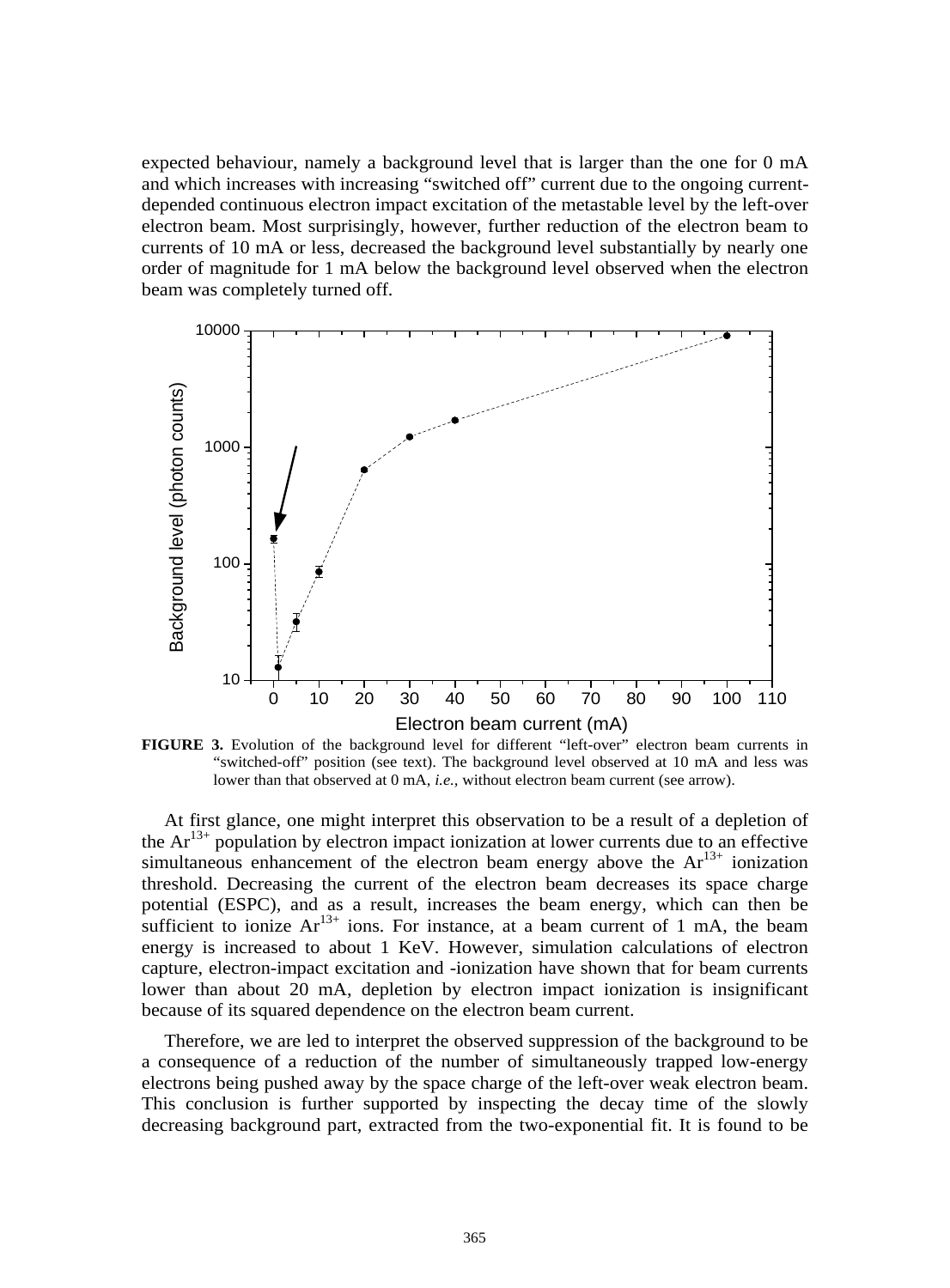considerably longer for "switched-off" currents between a few to 20 mA compared to zero. In most cases indeed, it is compatible with an infinite lifetime within the error bars of the fit, providing additional evidence that excitation by slow trapped electrons is getting less efficient since less such electrons are around if the electron beam is not completely switched off. Above a "switched-off" current of 20 mA, the whole decay curve cannot be fitted any more by a sum of two exponential functions which is consistent with the expectation, that now, in addition to the possible excitation by slow electrons, direct excitation by the left-over electron beam plays an increasing role with increasing "switched-off" current. Indeed, a three-exponential fit delivers increasing decay times of the background rate with higher left-over current, again becoming consistent with infinity for large currents due to a continuous ongoing excitation once a new equilibrium is reached.

Furthermore, we have systematically investigated the behaviour of the background level as a function of the injection gas pressure as indicated in Figure 2 and observed a decreasing background photon count rate with increasing pressure. For higher injection gas pressure a larger numbers of ions is created and confined in the trap as is clearly seen from the increased photon rate at high pressure when the electron beam is switched on. An increased number of stored ions enhances the ISCP and, thus, the potential well depth and the temperature of trapped low-energy electrons (see section four). Since the excitation cross section decreases with increasing electron velocity the background level might indeed expected to be lower in agreement with the observations.

In summary, we conclude that low-energy Penning electrons simultaneously trapped in the same volume in space as the ions are intimately related to the observed slowly decaying background.

# **LOW-ENERGY ELECTRON TRAPPING**

As illustrated in Figure 1, low-energy electrons which are in general always present in the apparatus could be trapped near the location of the ion cloud after the electron beam was switched off by essentially two mechanisms:

First, they might be confined axially by the magnetic bottle potential at the borders of our 40 mm trap. Due to the specific geometrical arrangement of the Helmholtz coils in our EBIT, an 8 T magnetic field at the centre of the trap is increased by about 5% to 8.4 T at an axial distance of 26 mm away from the trap centre with a maximum gradient at  $\pm 14$  mm off centre. Accidentally this nearly coincides with the edge of the closest drift tubes and, thus with the axial border of the ion trap. Hence, it can be estimated, neglecting plasma and collision effects (see Ref. [8]), that electrons that are born in the middle of the trap with a pitch angle larger than about  $\alpha > 77^{\circ}$  are reflected before they could fall into the deep positive potential wells on both sides of the centre drift tubes, which axially confine the ion cloud.

Second, they might be trapped by the ISCP, a scenario seemingly supported for three reasons: (i), even a weak residual electron beam with a current of 1 mA providing a negative ESCP of only about -5 V at the edge of the electron beam radius, about half of which is compensated by the ISCP to an effective value of not more than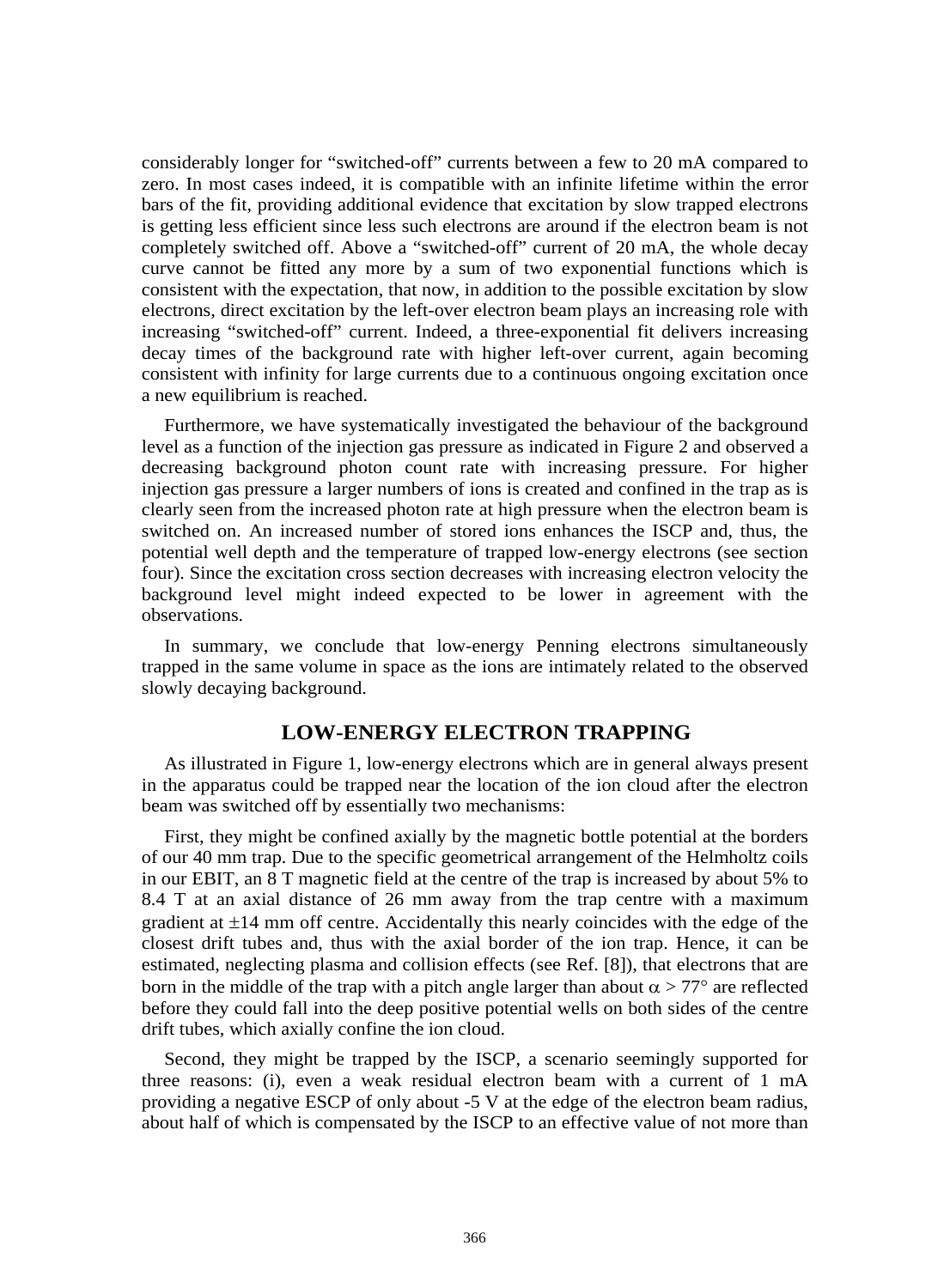-3 V, is able to efficiently push away the low-energy electrons from the trapping region. (ii), as shown in Figure 4, increasing the trapping potential for the ions (see inset for the geometry) and, thus the number of trapped ions increased the background level indicating that the ISCP is directly correlated with the number of electrons overlapping with the ion cloud. (iii), whereas the lifetime of the metastable level was found to be independent of the drift tube potential for values higher than about +300 V, the background decay time decreased continuously with increasing the ion trapping potentials up to values as large as 2.7 kV. Thus, the background decay time seems to essentially reflect electron losses from the trap as a function of the ion trapping potential, which are expected to become larger for tighter confinement for the ions, *i.e.,* higher trapping potentials for the electrons outside the ion cloud.



**FIGURE 4.** Increase of the slowly decaying background level as a function of the drift tube trapping potential as indicated in the Figure.

Whereas we cannot come to a final conclusion about the question on the dominant reason for trapping low-energy electrons on the basis of the present data, confinement of electrons by the positive space charge of the trapped ion cloud (ISCP) seems to be the more likely scenario and was further investigated by the following procedure. The sum space charge potential of both the electron beam and the trapped ion cloud was obtained by measuring the energy position of the maximum fluorescent signal for a given electron beam current and a given potential difference between the cathode and the whole drift tube assembly (the position of this maximum corresponds to an electron beam energy having the ionization potential of  $Ar^{13+}$ ). Estimating theoretically the ESCP, the ISCP alone is found to be about  $+250$  V, which is enough to trap electrons of sufficiently low energy. As described in detail in Ref. [6], the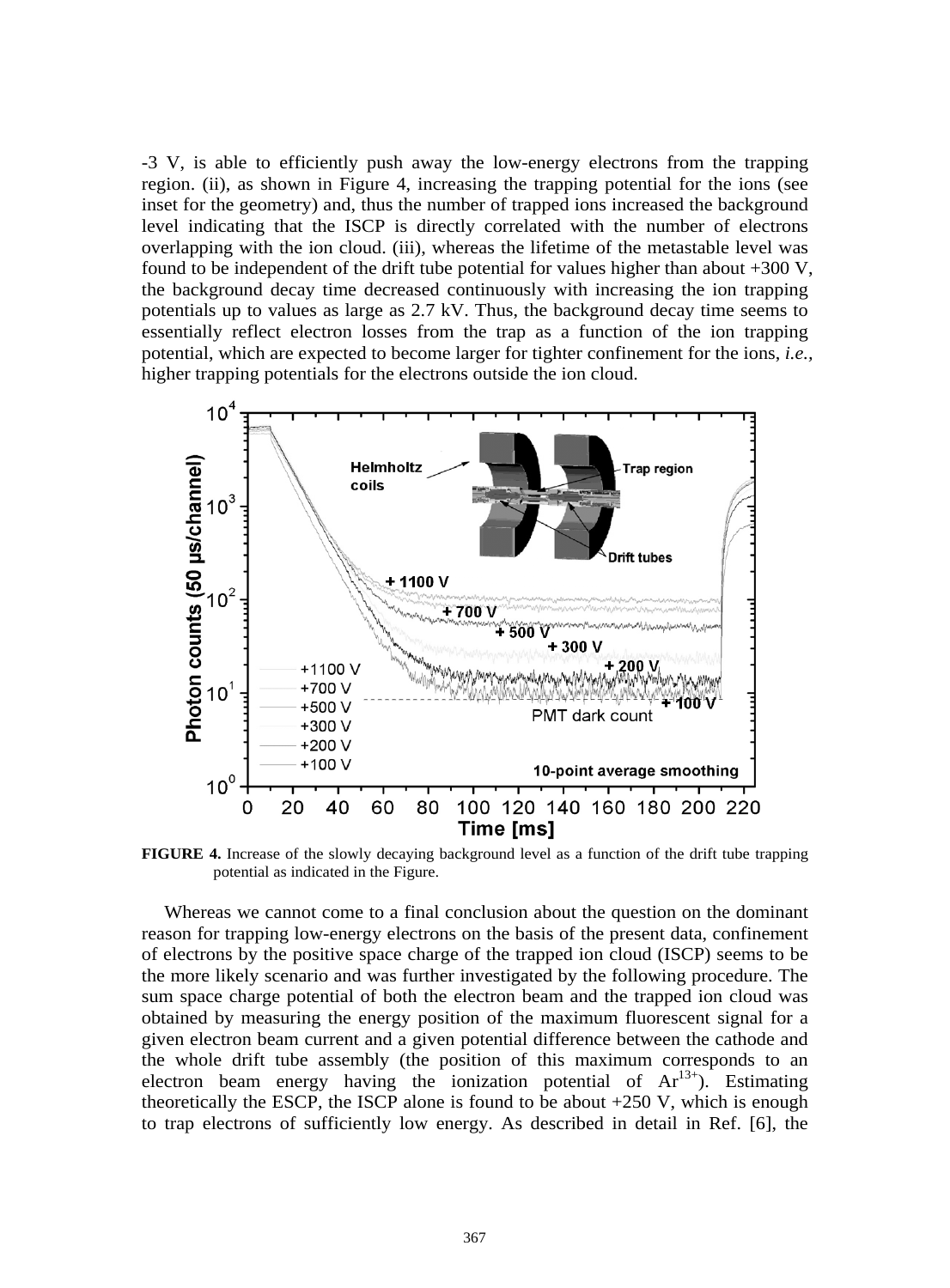temperature of the low-energy trapped electron  $k_B T_e$  is estimated to be  $k_B T_e = 25 - 125 \text{ eV}$  using  $\omega = qV / k_B T_e$  (q : charge of the trapped particles, *V* trapping potential,  $k_B$ : Boltzmann constant), where the dimensionless ratio  $\omega$  is ranging from 2 to 10.

For an average electron temperature of 75 eV and from the measured background count rate we estimate the density of trapped electrons to be  $5 \cdot 10^7$  cm<sup>-3</sup> assuming a Maxwellian-averaged rate coefficient for electron-impact excitation of the metastable level. The ion density is calculated approximately to be  $3·10<sup>9</sup>$  cm<sup>-3</sup> from the measured total number of trapped ions extracted in an independent experiment, and taking the known length of the trap of 40 mm as well as an ion cloud of about 0.7 mm in diameter measured previously by an imaging optical spectrometer and by imaging the cloud on a CCD camera. The total numbers of electrons and ions are then estimated to be  $N_e = 8.10^5$  and  $N_i = 5.10^7$ , respectively. Also, the equilibrium temperature of the ions under continuous electron bombardment at  $I_e = 100$  mA for a 2.5 kV drift tube trapping potential is deduced from the measured Doppler width of the spectral line to be about  $k<sub>B</sub>T<sub>i</sub> = 350 eV$ .

As indicated in Figure 1, low-energy electrons outside the ion cloud rapidly cool down by emission of synchrotron radiation with a cooling time of 56 msec in an 8 T magnetic field. Thus, one might expect that after a short while, electrons will no longer have sufficient energy to excite the trapped ions, and consequently, the shape of



**FIGURE 5.** Temperature of electrons (dark lines) and ions (grey lines) as a function of time for two different scenarios (dashed and full lines, respectively) of relative numbers of trapped particles. In the present experiment, the ion-to-electron number density ratio is about 60.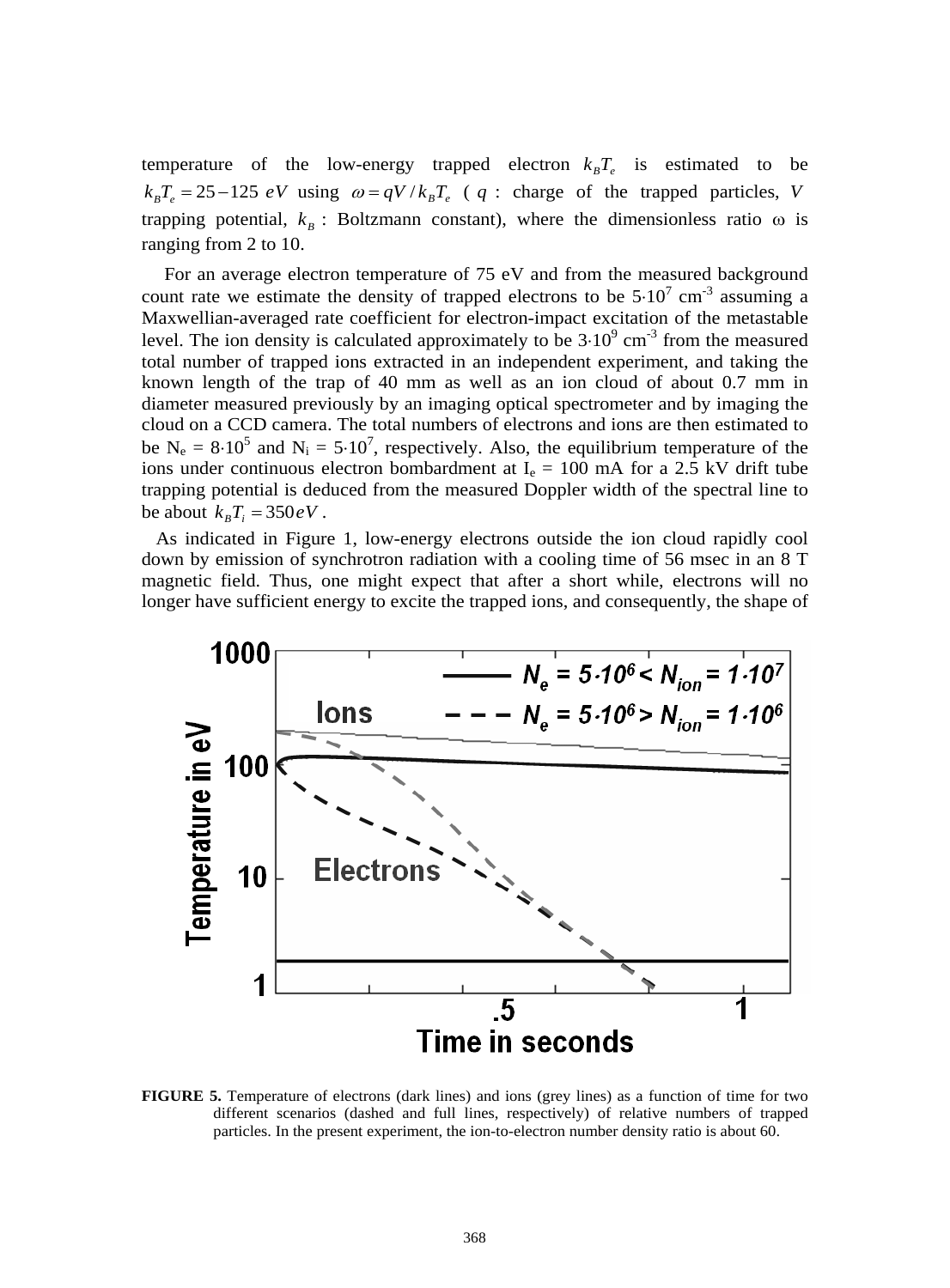the exponential background decay curve should abruptly change. Inspection of the decay behaviour by fitting a two-exponential function to 100 times the lifetime did not show any effect as can be seen from the residuals in Figure 2. Calculations presented in Figure 5, using the Spitzer equation [9] with different ratios between the numbers of trapped electrons and ions, show that for a number of ions (dark full line) exceeding that of electrons (grey full line) by only a factor of two (a factor of 60 in the present experiment) the trapped ions act as effective heat sink for the electrons. Thus, electrons and ions are nearly in thermal equilibrium, and they cool down only very slowly such that the metastable level can be excited for seconds and more, as observed.

# **PROSPECTS AND CONCLUSION**

In the future, several tests will be performed in order to substantiate our present findings and to clarify what might be the main mechanism for trapping low-energy electrons in the volume of space where the ions are confined. In a first experiment one could look for high-energy radiation from radiative recombination of the trapped electrons with the ions after turning off the electron beam even though the recombination rate is so small that estimates for the above numbers of electrons and ions in the trap yield an observable x-ray rate of only  $10^{-4}$  per second at an assumed electron temperature of 50 eV. Since the recombination rate depends on the square root of the temperature, it should be enhanced for the decreased temperatures of the plasma after longer trapping times and might then become observable. Second, we are presently preparing a YAG pumped dye laser for laser spectroscopy of trapped ions which could be used for stimulating radiative recombination into high-lying levels of the ions as it has been observed in cooler sections of storage rings [10] and proposed as a promising way to enhance radiative recombination in an  $\overline{H} - e^+$  plasma. Third, with one of our newly designed traps it is straightforward to extract the trapped electrons and measure their number as a simple proof of their existence. Fourth, it will be very instructive to image the ion cloud via the M1 transition radiation by opening the entrance slits of our optical grating spectrometer to get an insight into the steadystate situation of the trapping region with the electron beam on. By switching off the electron beam, this will provide detailed information on the development in space of the ion cloud excited by the low-energy trapped electrons and, thus, give us direct information on their location and expansion in the trap along with the evolution in time of the electron and ion clouds when they cool down.

To conclude, we have provided the first evidence that low-temperature electrons might coexist with highly charged ions in an EBIT configuration. The available extended data sets indicate that the positive space charge potential of the trapped ion cloud might be mainly responsible for the confinement of low-energy electrons whereas an additional effect by the magnetic bottle potential reflecting electrons axially at the border of the ion trap cannot be excluded and is certainly important.

Our findings are considered to be of significant importance for future schemes to efficiently produce, trap, and cool  $\overline{H}$  in one region of space in a magnetic bottle configuration as planned e.g. in the next generation experiments within the ALPHA collaboration. In addition to the trapping of positrons by the ISCP of the antiprotons that seems be feasible according to our observations, axial drift tube potentials for the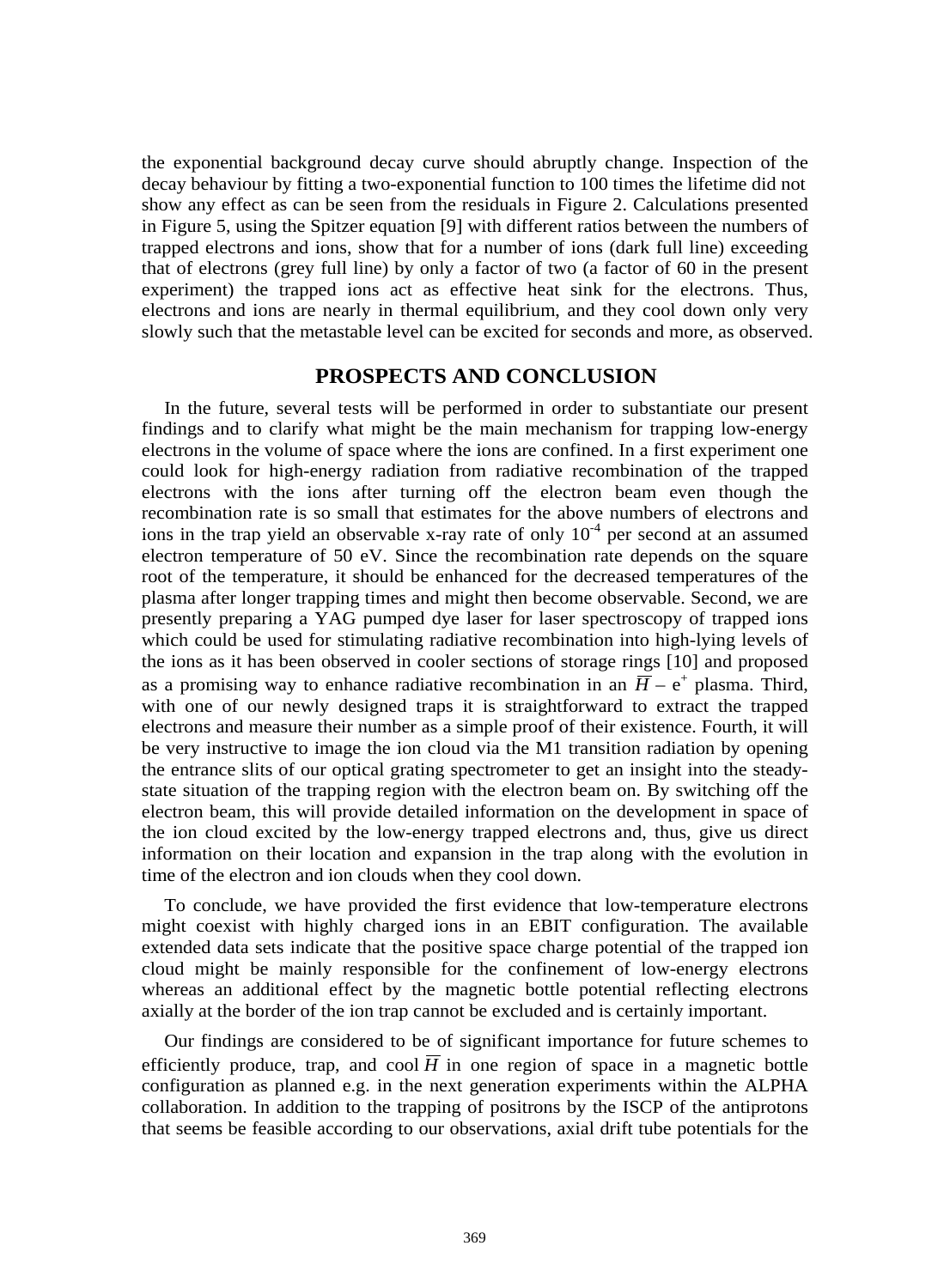antiprotons might be dimensioned such that the  $\bar{p}$  trapping electrostatic potential rises not earlier than the magnetic field, slightly different from our present EBIT configuration, such that the magnetic bottle effect is exploited more efficiently. If our present results are correct,  $e^+$  and  $\bar{p}$  would coexist in the same spatial region, the  $e^+$ being confined by the combined effect of the space charge of the  $\bar{p}$  and of the magnetic bottle, the latter possibly allowing the number of stored  $e<sup>+</sup>$  to exceed the one of  $\bar{p}$ . Then, synchrotron cooling could be quite effective as is illustrated in Figure 5 (dashed lines with  $N_e > N_i$ ) and relatively short cooling times of a few seconds are achieved along with a considerably enhanced recombination efficiency at low positron temperatures. In addition, as will be tested in our present trap, a strong laser could be used to stimulate recombination into high-lying states, which then in turn can be readily de-excited with further lasers, including a  $Ly_{\alpha}$  laser demonstrated recently [11]. Through the many viewports in our geometry, fluorescence radiation can be easily detected with reasonable solid angles.

Finally, we would like to point out that an EBIT configuration along with its viewports giving direct access to the centre of the trap shall be exploited in the future for precision spectroscopy of antiprotonic ions. Trapping low-energy  $\bar{p}$  in the central drift tube and injecting any kind of atoms through an atomic jet (already installed in our present machines) should effectively generate antiprotonic ions ( $\bar{p}$ -capture) which are efficiently trapped in the same region of space as the antiprotons. Emitted radiation after de-excitation of the bound  $\bar{p}$  can be straight-forwardly detected through the viewports by large solid angle germanium detectors or by high-resolution x-ray crystal spectrometers. Envisioning cycle times of 10 seconds for loading of the trap with up to  $10^7$   $\overline{p}$  per shot as anticipated at the future Facility for Low-energy Antiproton and Ion Research (FLAIR) [12] at GSI might allow us to perform precision spectroscopy with effective signal rates of up to a few per second.

Moreover, we would like to emphasize, that new EBITs are presently under construction for charge breeding of radioactive ions to be generated at TRIUMF in Vancouver or at FAIR at GSI. Having trapped highly charged ions and  $\bar{p}$  in a nested trap configuration, the ions in the central trapping region and the  $\bar{p}$  at some neighbouring off-centre drift tube, would provide the unique possibility to let the  $\bar{p}$  repeatedly collide with the highly charged radioactive heavy ions oscillating axially at well-controlled energies in the extended trapping region.  $\overline{p} + A^{q+} \rightarrow A^{(q-1)+**}$ resonant recombination to doubly excited combined electronic and antiprotonic states might provide a unique possibility to form and investigate well-defined antiprotonic states with only few bound electrons around as it has been recently demonstrated for pure doubly excited electronic states of He-, Li-, Be-, and B-like ions formed in our EBIT through dielectronic recombination [13].

Presently, we are designing a modified  $\bar{p}$ -EBIT and anticipate to start with tests by the end of the year, among them the above mentioned ones using ions and electrons to prove whether or not clouds of opposite charge can coexist in an EBIT configuration.